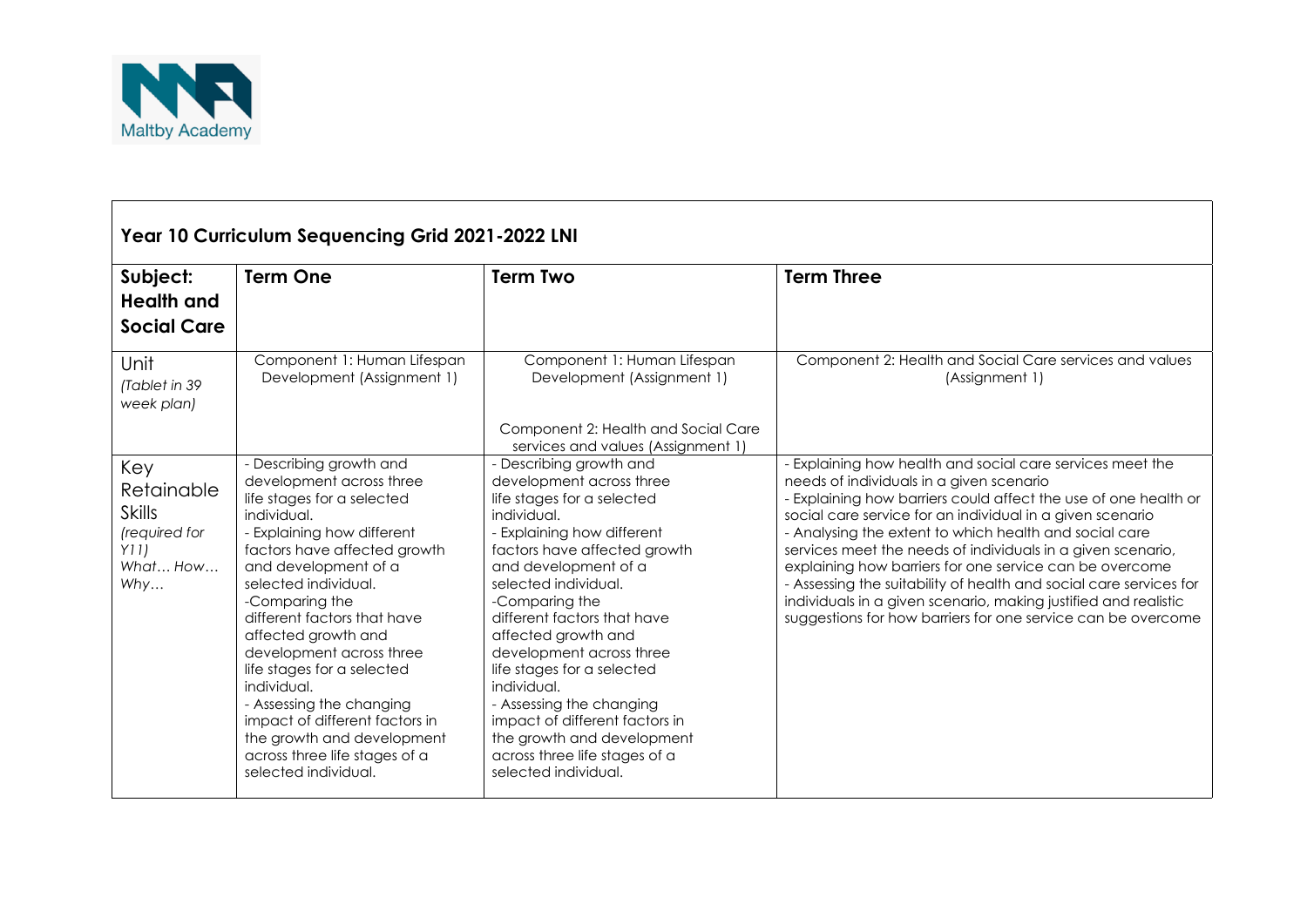

|                                                                           |                                                                                                                                      | - Explaining how health and social care<br>services meet the needs of individuals in<br>a given scenario<br>- Explaining how barriers could affect<br>the use of one health or social care<br>service for an individual in a given<br>scenario<br>- Analysing the extent to which health<br>and social care services meet the needs<br>of individuals in a given scenario,<br>explaining how barriers for one service<br>can be overcome<br>- Assessing the suitability of health and<br>social care services for individuals in a<br>given scenario, making justified and<br>realistic suggestions for how barriers for<br>one service can be overcome |                                                                                                                          |
|---------------------------------------------------------------------------|--------------------------------------------------------------------------------------------------------------------------------------|---------------------------------------------------------------------------------------------------------------------------------------------------------------------------------------------------------------------------------------------------------------------------------------------------------------------------------------------------------------------------------------------------------------------------------------------------------------------------------------------------------------------------------------------------------------------------------------------------------------------------------------------------------|--------------------------------------------------------------------------------------------------------------------------|
| Key<br>Retainable<br>Knowledge<br>(required for<br>Y11<br>What How<br>Why | - Main life stages of individuals<br>- PILES development in the main<br>life stages<br>- Factors affecting growth and<br>development | - Main life stages of individuals<br>- PILES development in the main life<br>stages<br>- Factors affecting growth and<br>development<br>- Health and social care services<br>- Barriers to accessing services<br>- Care values                                                                                                                                                                                                                                                                                                                                                                                                                          | - Health and social care services<br>- Barriers to accessing services<br>- Care values                                   |
| Key<br><b>Technical</b><br>Vocabulary<br>To be modelled<br>and            | Infancy<br>Early childhood<br>Adolescence<br>Early adulthood<br>Middle adulthood<br>Later adulthood                                  | Primary care<br>Secondary care<br>Tertiary care<br>Allied health professionals<br>Social care<br>Physical barrier                                                                                                                                                                                                                                                                                                                                                                                                                                                                                                                                       | Primary care<br>Secondary care<br><b>Tertiary care</b><br>Allied health professionals<br>Social care<br>Physical barrier |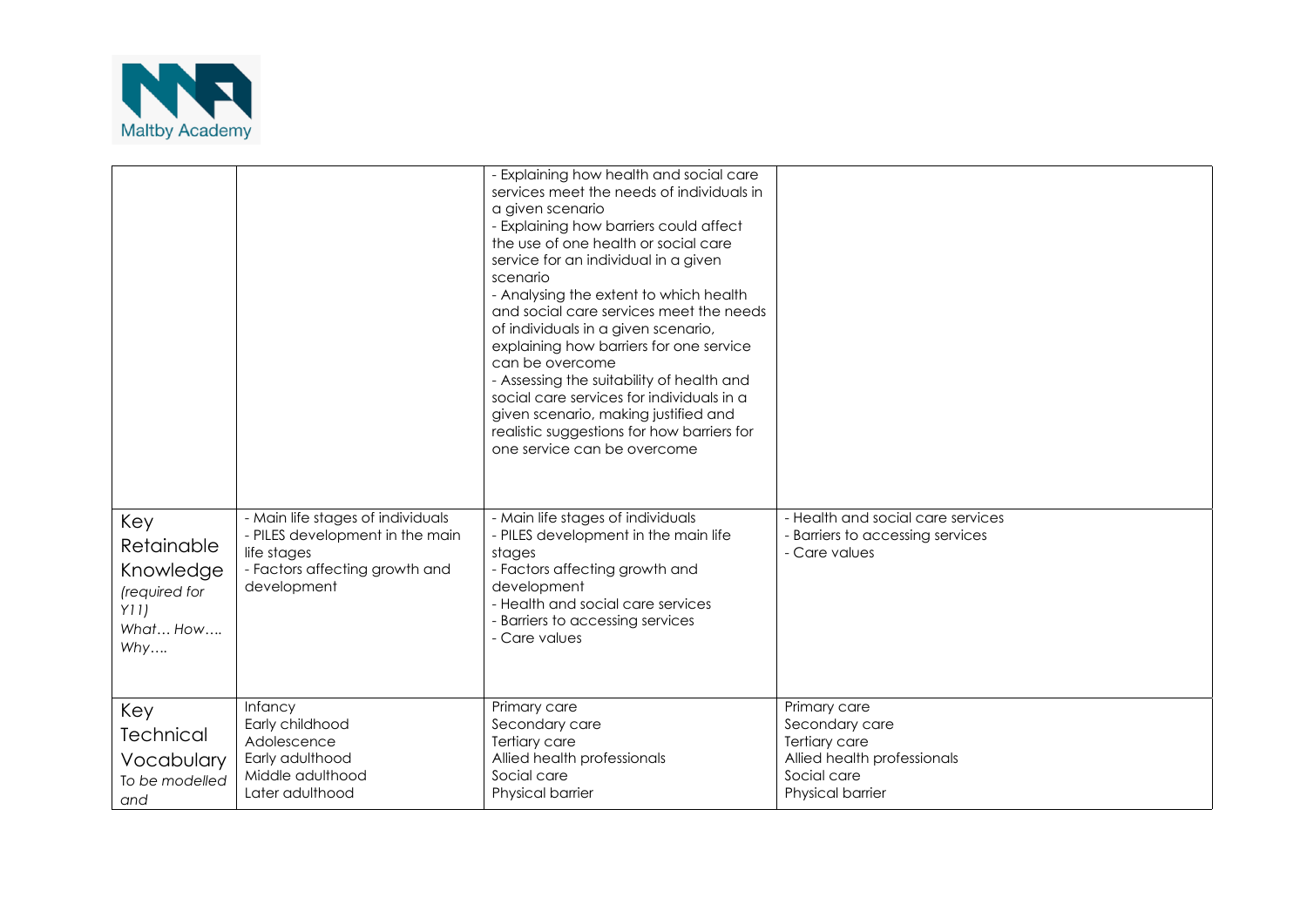

| deliberately<br>practiced in<br>context.                                                              | Physical development<br>Intellectual development<br>Language development<br>Emotional development<br>Social development<br><b>Physical factors</b><br>Social/cultural factors<br>Economic factors<br>Physical events<br>Relationship changes<br>Life circumstances<br>Sources of support<br>Types of support | Sensory barrier<br>Social barrier<br>Language barrier<br>Geographical barrier<br>Intellectual barrier<br>Resource barrier<br><b>Financial barrier</b><br>Care values<br>Reflection                                                                                                                         | Sensory barrier<br>Social barrier<br>Language barrier<br>Geographical barrier<br>Intellectual barrier<br>Resource barrier<br><b>Financial barrier</b><br>Care values                                                                                                                                                                                                                                      |
|-------------------------------------------------------------------------------------------------------|--------------------------------------------------------------------------------------------------------------------------------------------------------------------------------------------------------------------------------------------------------------------------------------------------------------|------------------------------------------------------------------------------------------------------------------------------------------------------------------------------------------------------------------------------------------------------------------------------------------------------------|-----------------------------------------------------------------------------------------------------------------------------------------------------------------------------------------------------------------------------------------------------------------------------------------------------------------------------------------------------------------------------------------------------------|
| Opportuniti<br>es for<br>reading                                                                      | NHS website<br><b>BTEC Tech Award Health and</b><br>Social Care student book                                                                                                                                                                                                                                 | NHS website<br><b>BTEC Tech Award Health and Social</b><br>Care student book<br>Hetherington A, Rasheed E., BTEC First<br>Level 2, (3rd Edition), (Hodder, 2013),<br>ISBN: 9781444186567<br>http://ccpdignity.co.uk/resources/<br>www.nhs.uk/NHSEngland/thenhs/about/<br>Pages/nhscoreprinciples.aspx      | NHS website<br><b>BTEC Tech Award Health and Social Care student book</b><br>Hetherington A, Rasheed E., BTEC First Level 2, (3rd Edition),<br>(Hodder, 2013), ISBN: 9781444186567<br>http://ccpdignity.co.uk/resources/<br>www.nhs.uk/NHSEngland/thenhs/about/Pages/nhscoreprinci<br>ples.aspx                                                                                                           |
| Developing<br>Cultural<br>Capital<br>Essential<br>knowledge<br>and skills of<br>educated<br>citizens. | Applying the essential skills and<br>knowledge to a celebrity of the<br>students choice<br>Interviewing friends and family as<br>to how a life event has affected<br>them and how they adapted to it                                                                                                         | - Services that provide primary,<br>secondary and tertiary care (location of<br>them, services they provide, how they<br>meet service user needs) and barriers to<br>accessing and how they can be<br>overcome<br>- Application of care values in a 'real<br>life' situation followed by a self-reflection | - Services that provide primary, secondary and tertiary care<br>(location of them, services they provide, how they meet<br>service user needs) and barriers to accessing and how they<br>can be overcome<br>- Application of care values in a 'real life' situation followed<br>by a self-reflection<br>- Factors affecting health and wellbeing applied to<br>celebrities/case studies in the real world |